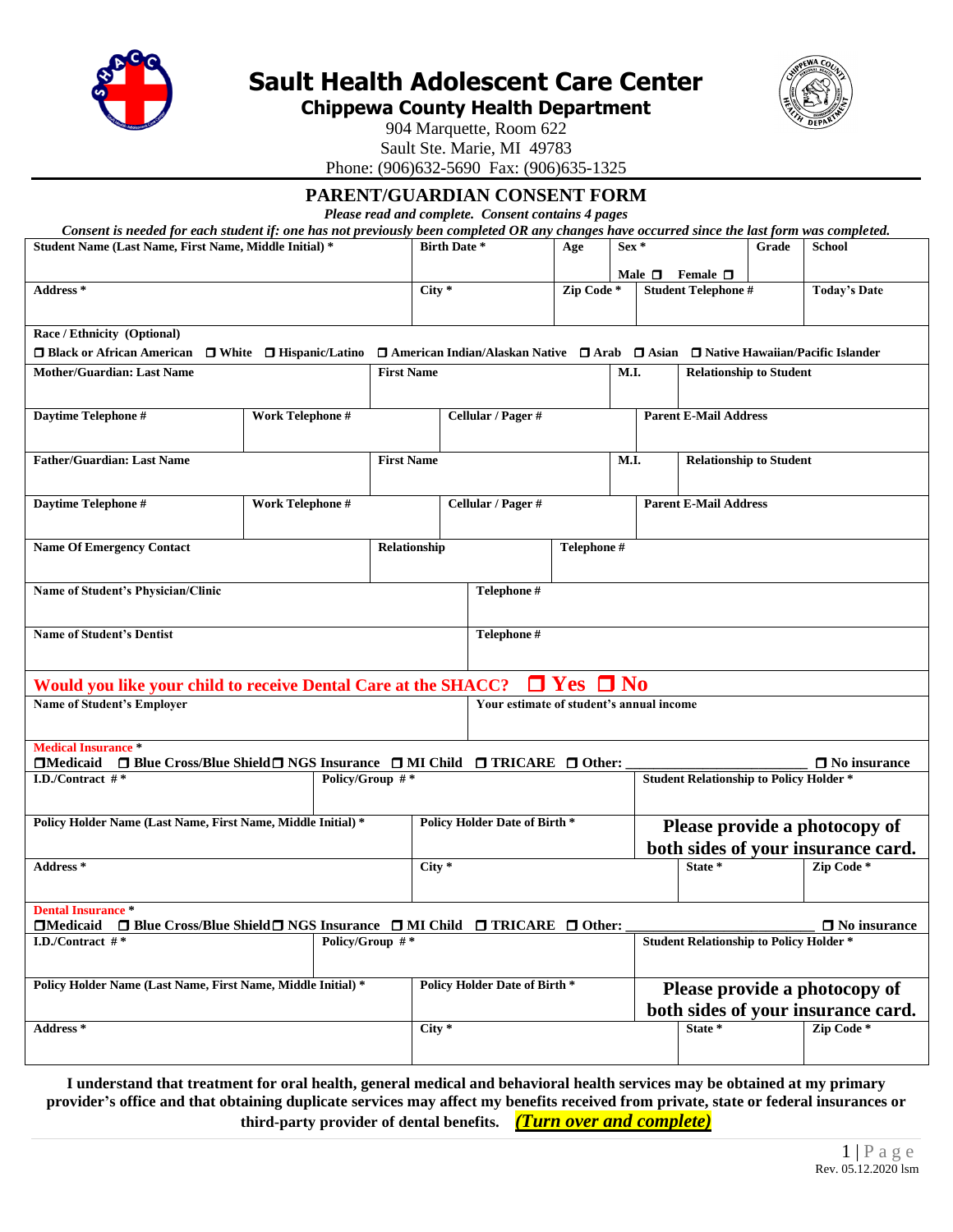## **I consent to all of the following:**

- The Sault Area Public Schools may release information to the Sault Health Adolescent Care Center for the purpose of receiving treatment. This includes school photos for the purpose of identification.
- The above-named student may receive all services listed below at the Sault Health Adolescent Care Center (SHACC). If I am requesting any changes to this consent, I will submit the changes to the SHACC in writing separately.
- The completion of a risk assessment by the above-named student.
- The Sault Health Adolescent Care Center may release information regarding treatment to third party payers or others for the purpose of receiving payment for services. If required by law, separate release forms will be used at time of service.
- Both the Sault Health Adolescent Care Center and my child's primary care physician may exchange health care information for the purpose of continuity and coordination of care according to State and Federal laws.
- The Sault Health Adolescent Care Center may obtain a copy of the above-named student's/patient's immunization record from the student's/patient's school office, and/or their primary care provider's office.
- This consent form will remain active and on file at the Sault Health Adolescent Care Center while my student is enrolled in the Sault Area High School, Malcolm High School, Sault Middle School or Sault Area Career Center unless rescinded by me in writing.

# **Services provided at the Sault Health Adolescent Care Center**

| Parental consent is required for the following services<br>provided to students/patients under the age of 18: | Current Michigan Law allows for confidential services to<br>mature minors in these areas: |
|---------------------------------------------------------------------------------------------------------------|-------------------------------------------------------------------------------------------|
| Physical exams for school, sports, and camp                                                                   | Gynecological services                                                                    |
| Treatment for acute $\&$ chronic illness $\&$ injuries                                                        | Pregnancy testing and referrals                                                           |
| Vision/hearing screenings and follow-up                                                                       | Sexually transmitted disease screenings, treatment, and                                   |
| Oral/dental screening and follow-up/preventive care                                                           | counseling                                                                                |
| Administration of anesthetic/nitrous oxide                                                                    | HIV screening and referrals                                                               |
| Immunizations                                                                                                 | Physical/sexual abuse counseling and referrals                                            |
| Basic laboratory services & tests                                                                             | Crisis Intervention                                                                       |
| Administration of medication                                                                                  | Substance abuse education, counseling and referrals                                       |
| Individual, group, family, and community education                                                            | Mental health assessment, counseling, and referrals                                       |
| Referrals for specialty services                                                                              |                                                                                           |

# *PARENTAL CONSENT IS NOT NEEDED FOR CRISIS INTERVENTION AND EMERGENCY CARE*

## LIMITATION OF SERVICES

**NO** birth control pills or devices are dispensed or prescribed **NO** abortion counseling, referrals or services are provided

*By signing this consent form, I certify that I am the parent/legal guardian of the student, or student at least 18yrs old, named above and is registered with the school as such.*

**SIGNATURE OF PARENT/GUARDIAN: \_\_\_\_\_\_\_\_\_\_\_\_\_\_\_\_\_\_\_\_\_\_\_\_\_\_\_\_\_\_\_\_\_\_\_\_\_\_\_\_\_\_\_\_\_\_\_\_\_DATE: \_\_\_\_\_\_\_\_\_\_\_\_\_\_\_\_\_\_\_ (or student at least 18yrs old)** 

We serve students enrolled in Sault Area High School, Middle School and Malcolm School, without regard to race, religion, color, national origin, creed, handicap, sex, sexual orientation, or sexual preference. Services are also provided to infants and pre-school children of students.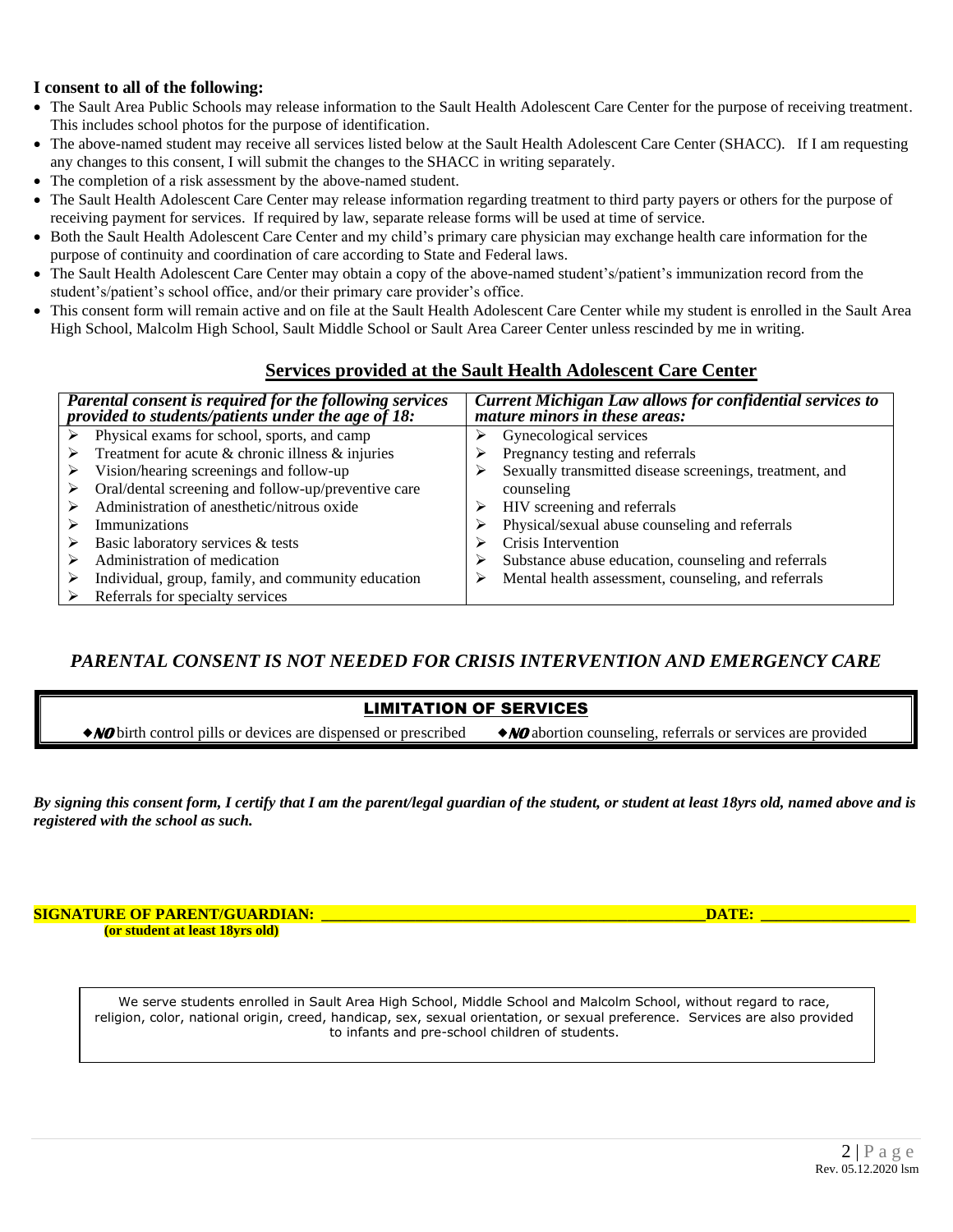

# **STUDENT HISTORY**

| Bee sting allergies                     | $\Box$ Yes $\Box$ No | Learning Disability                  | $\Box$ Yes $\Box$ No |
|-----------------------------------------|----------------------|--------------------------------------|----------------------|
| Medication allergies (type:             | $\Box$ Yes $\Box$ No | Seizure (epilepsy)                   | $\Box$ Yes $\Box$ No |
| Food allergies (type:                   | $\Box$ Yes $\Box$ No | Anemia (low iron/blood count)        | $\Box$ Yes $\Box$ No |
| Allergies, i.e. hay fever, dust, pollen | $\Box$ Yes $\Box$ No | Stomach problems                     | $\Box$ Yes $\Box$ No |
| Asthma                                  | $\Box$ Yes $\Box$ No | Heart problems                       | $\Box$ Yes $\Box$ No |
| Diabetes (high blood sugar)             | $\Box$ Yes $\Box$ No | <b>Bladder</b> problems              | $\Box$ Yes $\Box$ No |
| Eczema/Rashes                           | $\Box$ Yes $\Box$ No | Cancer                               | $\Box$ Yes $\Box$ No |
| Headaches/Migraines                     | $\Box$ Yes $\Box$ No | $\ast$<br>Taking daily medication(s) | $\Box$ Yes $\Box$ No |
| ADD / ADHD                              | $\Box$ Yes $\Box$ No | *Name of medication(s)               |                      |
| Hypertension (high blood pressure)      | $\Box$ Yes $\Box$ No | *Condition for medication(s)         |                      |
| Sickle cell (trait or disease)          | $\Box$ Yes $\Box$ No | Surgeries (type:                     | $\Box$ Yes $\Box$ No |
| Fainting                                | $\Box$ Yes $\Box$ No | Overnight Hospitalizations (why:     | $\Box$ Yes $\Box$ No |
| Pneumonia                               | $\Box$ Yes $\Box$ No | Pounding of Heart                    | $\Box$ Yes $\Box$ No |
| Kidney Disease                          | $\Box$ Yes $\Box$ No | <b>Shortness of Breath</b>           | $\Box$ Yes $\Box$ No |
| <b>Painful Joints</b>                   | $\Box$ Yes $\Box$ No | <b>Frequent Urination</b>            | $\Box$ Yes $\Box$ No |
| <b>Backaches</b>                        | $\Box$ Yes $\Box$ No | <b>Nosebleeds</b>                    | $\Box$ Yes $\Box$ No |
| <b>Thyroid Disease</b>                  | $\Box$ Yes $\Box$ No | <b>Frequent Sore Throats</b>         | $\Box$ Yes $\Box$ No |
| Anxiety                                 | $\Box$ Yes $\Box$ No | <b>Hearing Loss</b>                  | $\Box$ Yes $\Box$ No |
| Depression                              | $\Box$ Yes $\Box$ No | <b>Vision Problems</b>               | $\Box$ Yes $\Box$ No |
| Developmental Disability                | $\Box$ Yes $\Box$ No | <b>Other Health Problems:</b>        |                      |

## **STUDENT MEDICAL HISTORY:** Please check Yes or No

If you answered yes to any question or have a condition not mentioned, please explain:

## **STUDENT DENTAL HISTORY:**

| Date of last dental visit:                         |                                | Date of last dental x-rays:                                                              |                      |
|----------------------------------------------------|--------------------------------|------------------------------------------------------------------------------------------|----------------------|
| Reason for last visit:                             |                                |                                                                                          |                      |
| Concerns about previous dental care or this visit: |                                |                                                                                          |                      |
| Do your gums bleed?                                | $\Box$ Yes $\Box$ No $\Box$    | Are your teeth loose?                                                                    | $\Box$ Yes $\Box$ No |
| Have you ever been told you have gum               |                                | $\Box$ Yes $\Box$ No   Have you ever been told you have bad breath? $\Box$ Yes $\Box$ No |                      |
| disease?                                           |                                |                                                                                          |                      |
| Are your teeth sensitive to:                       | $\Box$ Sweets $\Box$ Cold      | Have you ever had any pain in your jaw joints?                                           |                      |
|                                                    | $\Box$ Pressure<br>$\Box$ Heat | (clicking, popping)?                                                                     | $\Box$ Yes $\Box$ No |

\_\_\_\_\_\_\_\_\_\_\_\_\_\_\_\_\_\_\_\_\_\_\_\_\_\_\_\_\_\_\_\_\_\_\_\_\_\_\_\_\_\_\_\_\_\_\_\_\_\_\_\_\_\_\_\_\_\_\_\_\_\_\_\_\_\_\_\_\_\_\_\_\_\_\_\_\_\_\_\_\_\_\_\_ \_\_\_\_\_\_\_\_\_\_\_\_\_\_\_\_\_\_\_\_\_\_\_\_\_\_\_\_\_\_\_\_\_\_\_\_\_\_\_\_\_\_\_\_\_\_\_\_\_\_\_\_\_\_\_\_\_\_\_\_\_\_\_\_\_\_\_\_\_\_\_\_\_\_\_\_\_\_\_\_\_\_\_\_

 Please check below if any of your child's relatives (mother, father, sister, brother, aunt, uncle, **FAMILY MEDICAL HISTORY:** grandparents, etc.) have had any of the following illnesses and note what relative had them.

| $\Box$ Heart Problems                    | $\Box$ Cancer                      |
|------------------------------------------|------------------------------------|
| □ Cholesterol                            | $\Box$ Diabetes (high blood sugar) |
| □ High Blood Pressure                    | $\Box$ Stroke                      |
| $\Box$ Asthma/Emphysema/Bronchitis       | $\Box$ Seizures                    |
| $\Box$ Death under age 50 (cause:        | $\Box$ Kidney or Thyroid Disease   |
| $\Box$ Sickle Cell Anemia/Blood problems | $\Box$ Other                       |

*(Turn over and complete)*

*\*\*Sault Health Adolescent Care Center (SHACC)*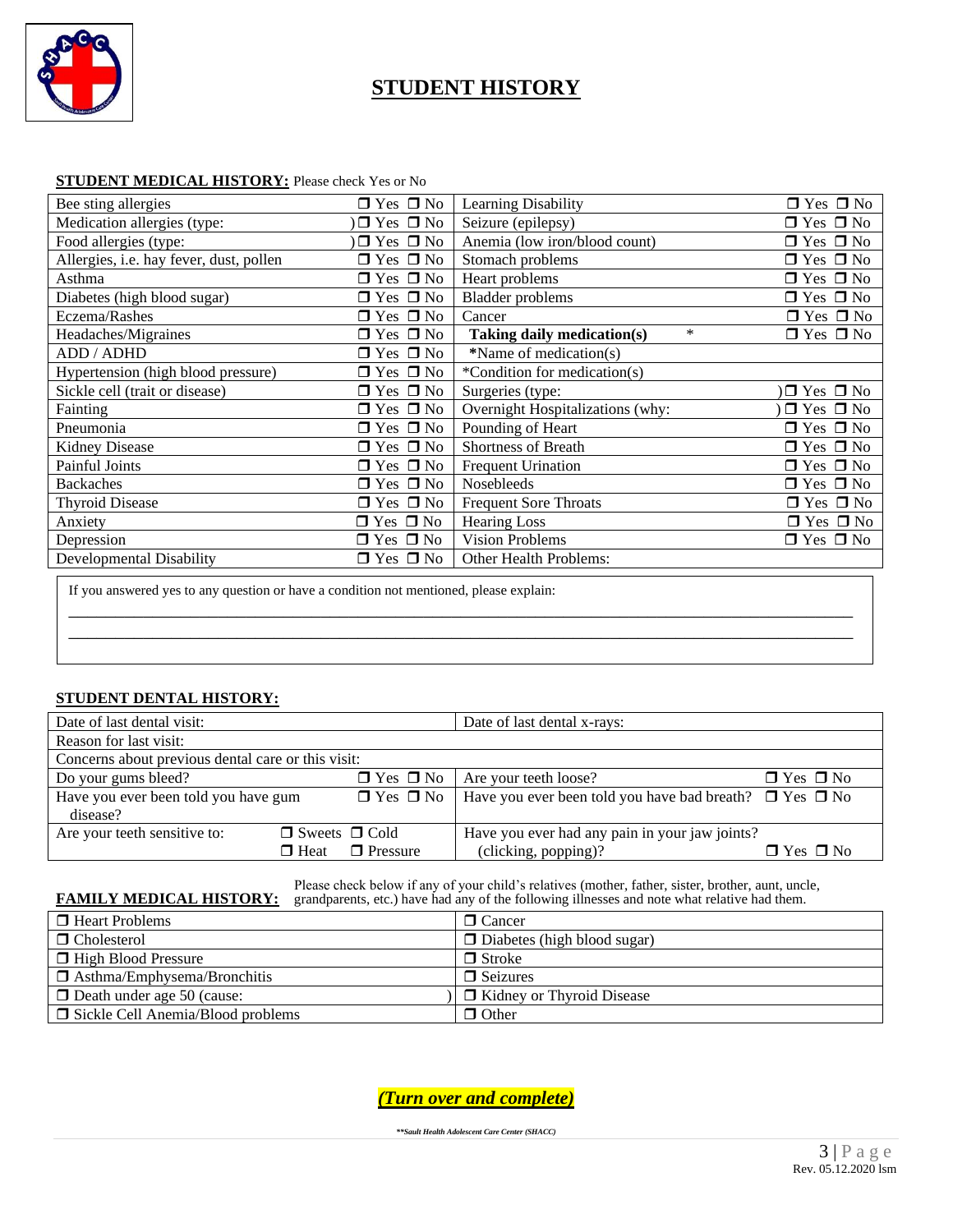## **CONCUSSION MANAGEMENT PROGRAM CONSENT**

By signing below, I agree to all of the following: Consent for my student athlete to participate in the Concussion Management Program, Consent for the SHACC to hold all pre-season test results and any post-injury results, Consent for the SHACC Nurse Practitioner to provide information to my student athlete's primary care physician in the event of an injury, I understand that in the event of an injury, information regarding treatment may be released to third party payers or others for the purpose of receiving payment for services. If required by law, separate release forms will be used at the time of service.

## **MICHIGAN CHILDHOOD IMMUNIZATION REGISTRY AND VACCINE ADMINISTRATION CONSENT**

I understand my child's immunization (shot) records from school district files and the Michigan Care Improvement Registry will be reviewed to ensure records are up to date. If it is determined that my child needs a shot (vaccine), I give my permission for it to be given at the SHACC. If I do not want shots (vaccines) given to my child, I will check the NO. I do not agree box below.

| $\Box$ Yes, I agree to immunization updates $\Box$ No. I do not agree |       |
|-----------------------------------------------------------------------|-------|
| <b>Parent/Guardian Signature</b>                                      | Date: |
| With this exception to these immunizations:                           |       |

## **Medication Consent**

I understand that medications are available in the SHACC to relieve minor discomforts. Lists of these medications are available for you to obtain by asking the office staff. If my child has complaints, and the Nurse Practitioner or Dentist advise, I give my permission to administer the appropriate medication.

 $\Box$  Yes, I agree  $\Box$  No. I do not agree Parent/Guardian Signature  $\Box$  and  $\Box$  are:

Additional Notes:

We will contact you if minor discomforts occur frequently and/or are a concern to our medical staff. This permission will remain in effect unless otherwise revoked in writing.

## **Photo Consent**

I understand that on occasion the SHACC uses photographs of school and SHACC activities in materials that are circulated to the public. These photographs may include students. I give permission to the SHACC to include photographs of my child in these materials.

 $\Box$  Yes, I agree  $\Box$  No. I do not agree Parent/Guardian Signature  $\Box$